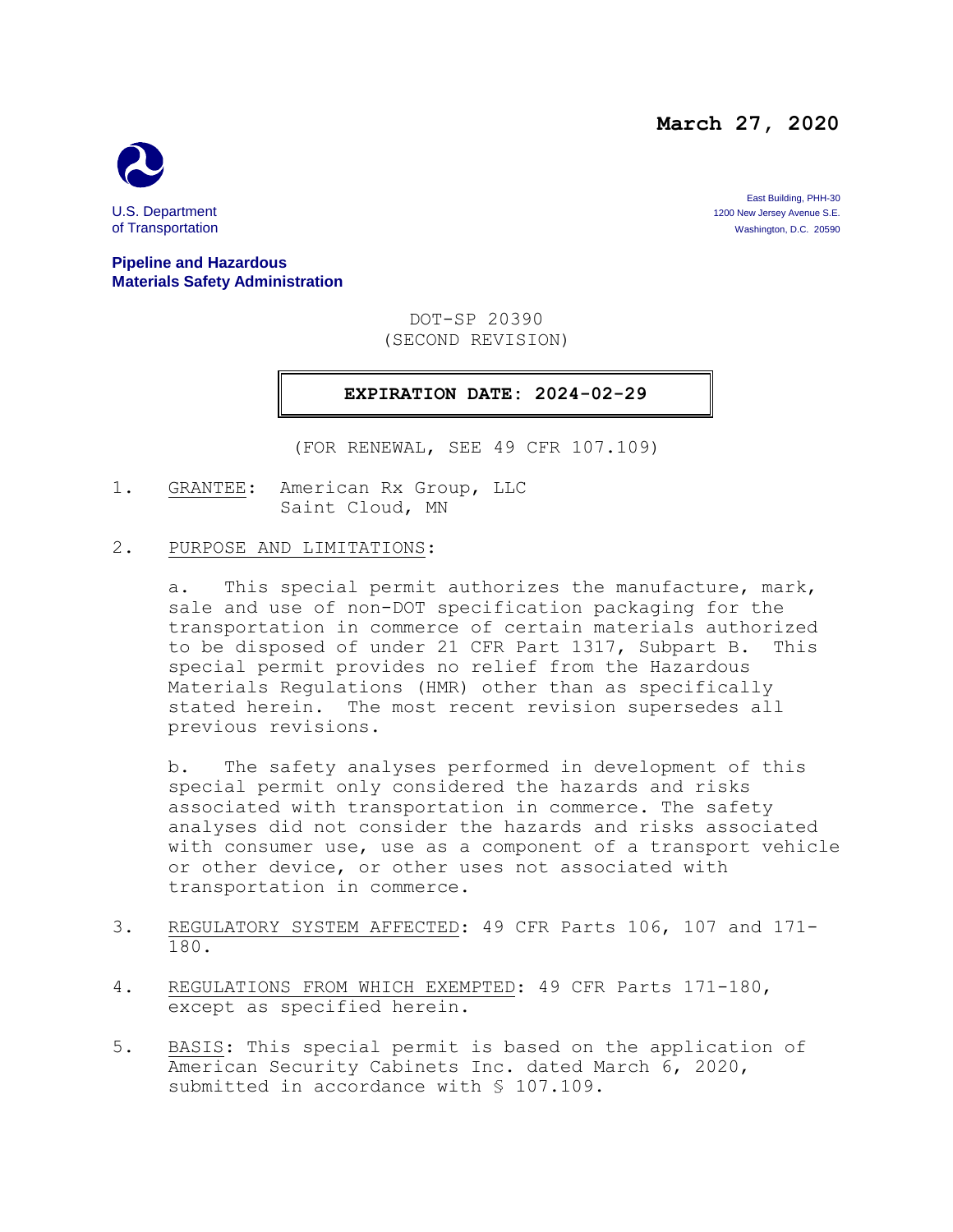Continuation of DOT-SP 20390 (2<sup>nd</sup> Rev.) Page 2

**March 27, 2020**

#### 6. HAZARDOUS MATERIALS (49 CFR 172.101):

| Hazardous Material Description                 |                              |                               |                  |
|------------------------------------------------|------------------------------|-------------------------------|------------------|
| Proper Shipping Name                           | Hazard<br>Class/<br>Division | Identi-<br>fication<br>Number | Packing<br>Group |
| Medicine, liquid, flammable,<br>toxic, n.o.s.* | 3                            | UN3248                        | ΙI               |
| Medicine, solid, toxic, n.o.s.*                | 6.1                          | UN3249                        |                  |

\*Limited to materials authorized to be disposed of under 21 CFR Part 1317, Subpart B.

#### 7. SAFETY CONTROL MEASURES:

- a. PACKAGING: Prescribed combination packaging:
	- (1) Inner Packaging:

(i) One inner liner bag meeting the requirements of 21 CFR 1317.60. Additionally, inner liner bags must meet the requirements of 49 CFR 173.197(e)(1)(i) and (ii) or be further packaged in film bags meeting these requirements.

(ii) Each inner liner must contain an absorbent pad placed at the bottom of the liner prior to being filled.

(2) Outer Packaging: Strong outer packaging (i.e., fiberboard, plastic, or metal). Completed packagings must be capable of meeting the Packing Group II performance level.

(3) The total weight of the packaging plus its contents shall not exceed 66 pounds.

(4) Detailed closure, packing and shipping instructions must be provided to individuals preparing shipments under the terms of this special permit. Additionally, individuals preparing shipments under the terms of this special permit must receive training on the requirements and conditions of this special permit.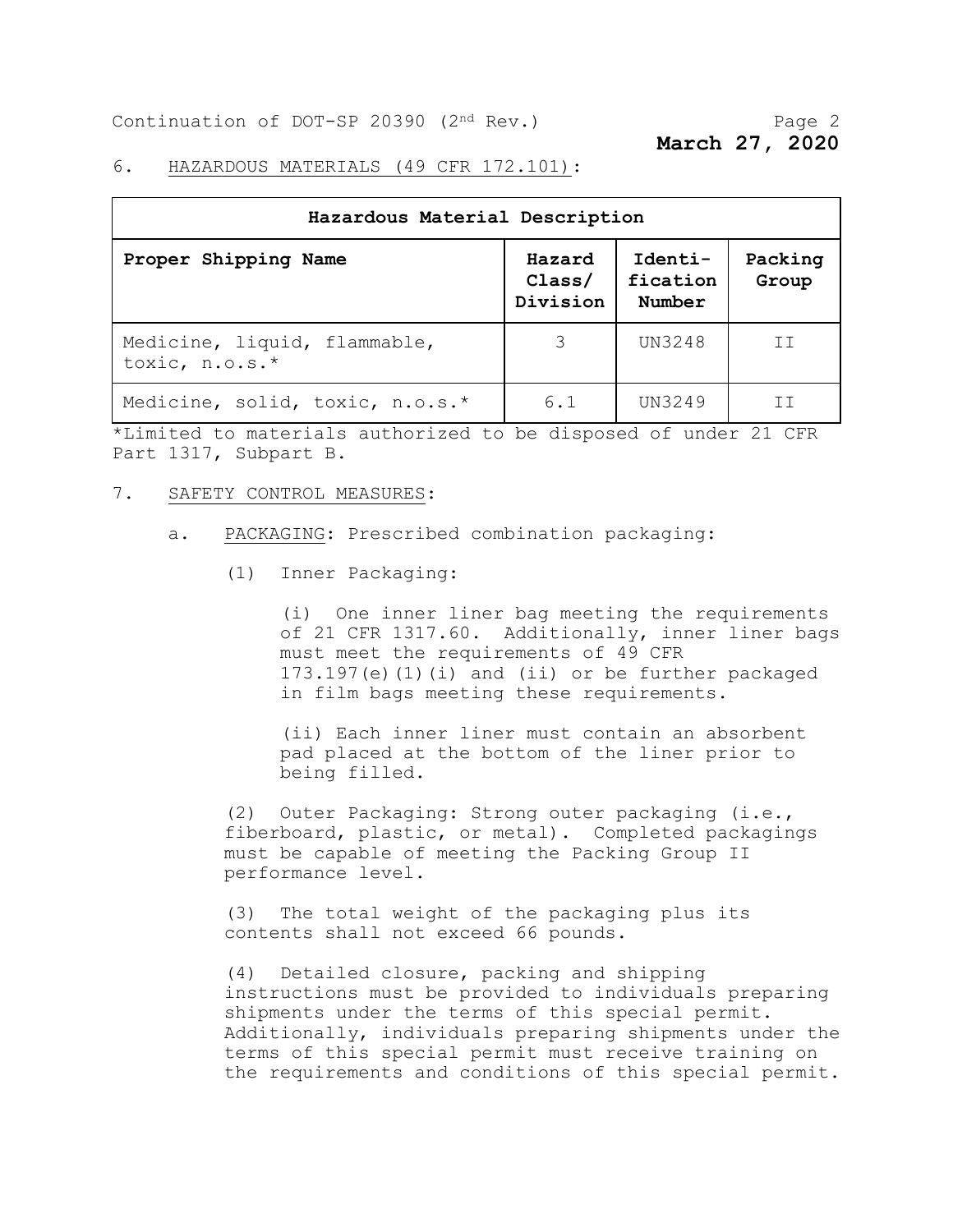b. MARKING: The marking requirements of § 172.301(c) do not apply.

#### 8. SPECIAL PROVISIONS:

a. In accordance with the provisions of Paragraph (b) of § 173.22a, persons may use the packaging authorized by this special permit for the transportation of the hazardous materials specified in paragraph 6, only in conformance with the terms of this special permit.

b. A person who is not a holder of this special permit, but receives a package covered by this special permit, may reoffer it for transportation provided no modification or change is made to the package and it is offered for transportation in conformance with this special permit and the HMR.

c. A current copy of this special permit must be maintained at each facility where the package is offered or reoffered for transportation.

d. Each packaging manufactured under the authority of this special permit must be either (1) marked with the name of the manufacturer and location (city and state) of the facility at which it is manufactured or (2) marked with a registration symbol designated by the Office of Hazardous Materials Safety Approvals and Permits Division (OHMSAPD) for a specific manufacturing facility.

e. A current copy of this special permit must be maintained at each facility where the packaging is manufactured under this special permit. It must be made available to a DOT representative upon request.

f. The grantee must notify OHMSAPD of all locations where authorized packagings are used for collection purposes. Notification must be submitted by e-mail to [specialpermits@dot.gov.](mailto:specialpermits@dot.gov)

g. Transportation is authorized only from locations on file with OHMSAPD to the grantee. The grantee is authorized to further offer for transportation or to transport the packages to an authorized disposal facility.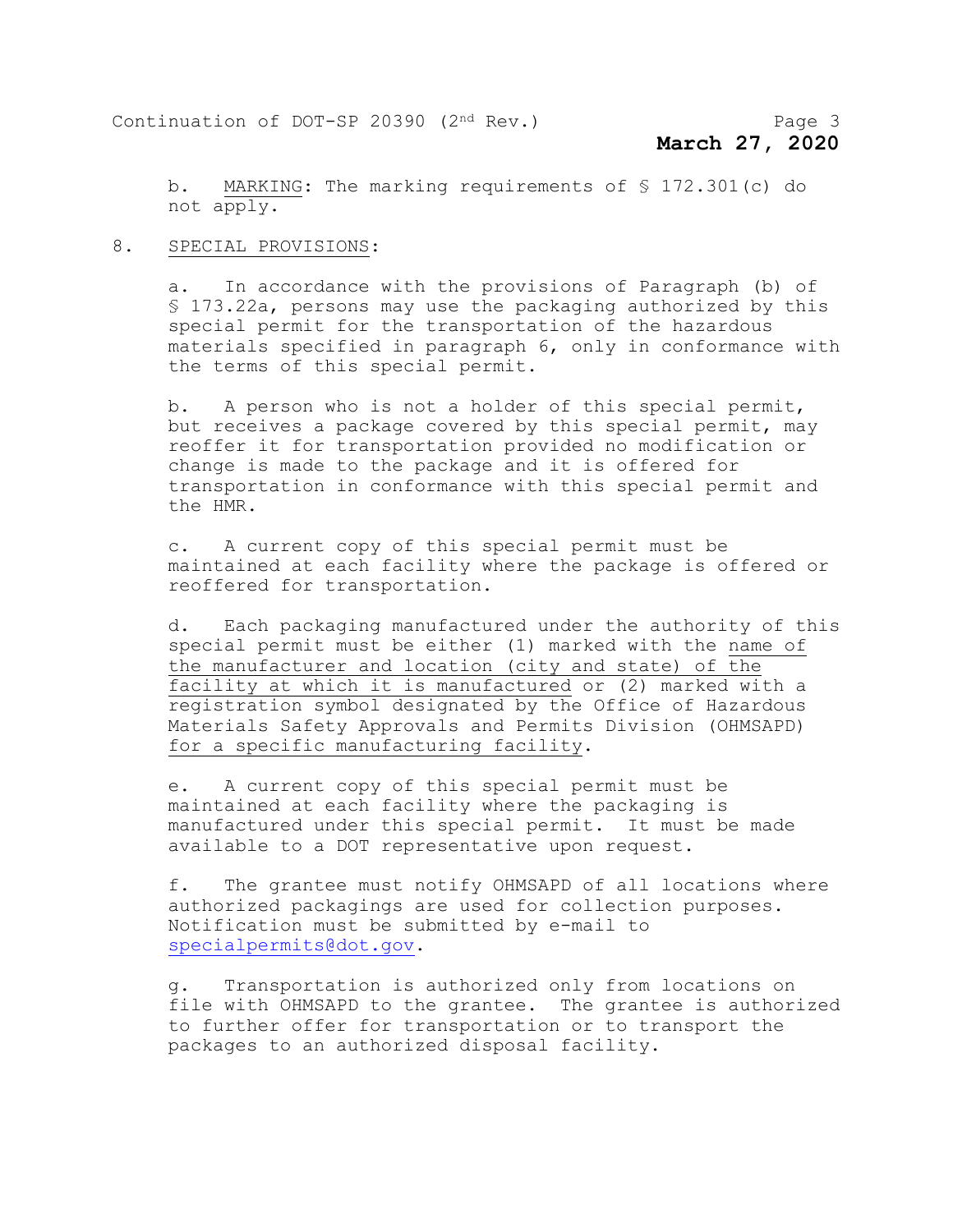Continuation of DOT-SP 20390 (2<sup>nd</sup> Rev.) Page 4

## **March 27, 2020**

h. This special permit is limited to materials that are collected for the purpose of disposal by registrants authorized by the DEA under 21 CFR 1317.40 or Federal, State, tribal, or local law enforcement when in the course of official duties under 21 CFR 1317.35.

i. This special permit does not provide relief from regulations of other agencies in the United States Government.

- 9. MODES OF TRANSPORTATION AUTHORIZED: Motor vehicle and rail freight.
- 10. MODAL REQUIREMENTS: None as requirement of this special permit.
- 11. COMPLIANCE: Failure by a person to comply with any of the following may result in suspension or revocation of this special permit and penalties prescribed by the Federal hazardous materials transportation law, 49 U.S.C. 5101 et seq:
	- o All terms and conditions prescribed in this special permit and the Hazardous Materials Regulations, 49 CFR Parts 171-180.
	- o Persons operating under the terms of this special permit must comply with the security plan requirement in Subpart I of Part 172 of the HMR, when applicable.
	- o Registration required by § 107.601 et seq., when applicable.

Each "Hazmat employee", as defined in § 171.8, who performs a function subject to this special permit must receive training on the requirements and conditions of this special permit.

No person may use or apply this special permit, including display of its number, when this special permit has expired or is otherwise no longer in effect.

Under Title VII of the Safe, Accountable, Flexible, Efficient Transportation Equity Act: A Legacy for Users (SAFETEA-LU)—"The Hazardous Materials Safety and Security Reauthorization Act of 2005" (Pub. L. 109-59), 119 Stat. 1144 (August 10, 2005), amended the Federal hazardous materials transportation law by changing the term